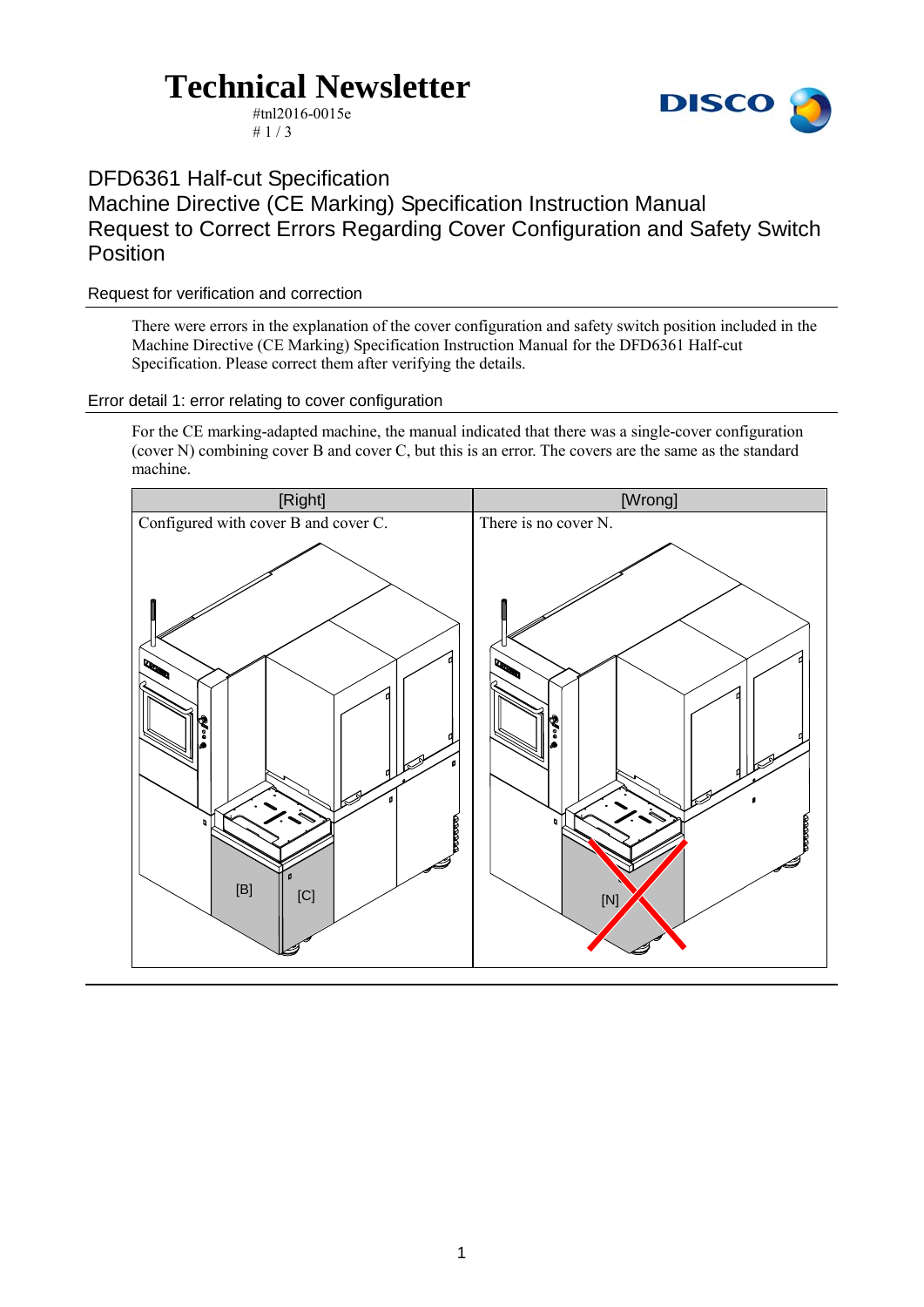# **Technical Newsletter**

#tnl2016-0015e  $# 2 / 3$ 



Error detail 2: error relating to safety switch position

The manual indicates that the safety switch is mounted on the right side of cover N, but this is an error. The safety switch is mounted on cover B (front of machine). There is no safety switch mounted on cover C (right side of machine).

The interlock will not activate even if cover C is opened.

It is not possible to operate the machine while cover B is not attached.

When cover B is opened, the interlock will activate.

[Machine status after interlock is activated]

- ・X-, Y1-, Y2-, θ-axes, (Full-cut: Frame centering axis), elevator-axis, upper arm, lower arm, Robot pick (Full-cut: push-pull arm), spinner rotation-axis and nozzle-axis will all be stopped immediately.
- ・Z1-, Z2-axes will move to the up-end position and stop there.
- ・Stop of supply of wheel coolant water
- ・Stop of rotation of spindle
- ・In case a hazard is detected while the spinner cleaning is under way, the cleaning operation will stop.

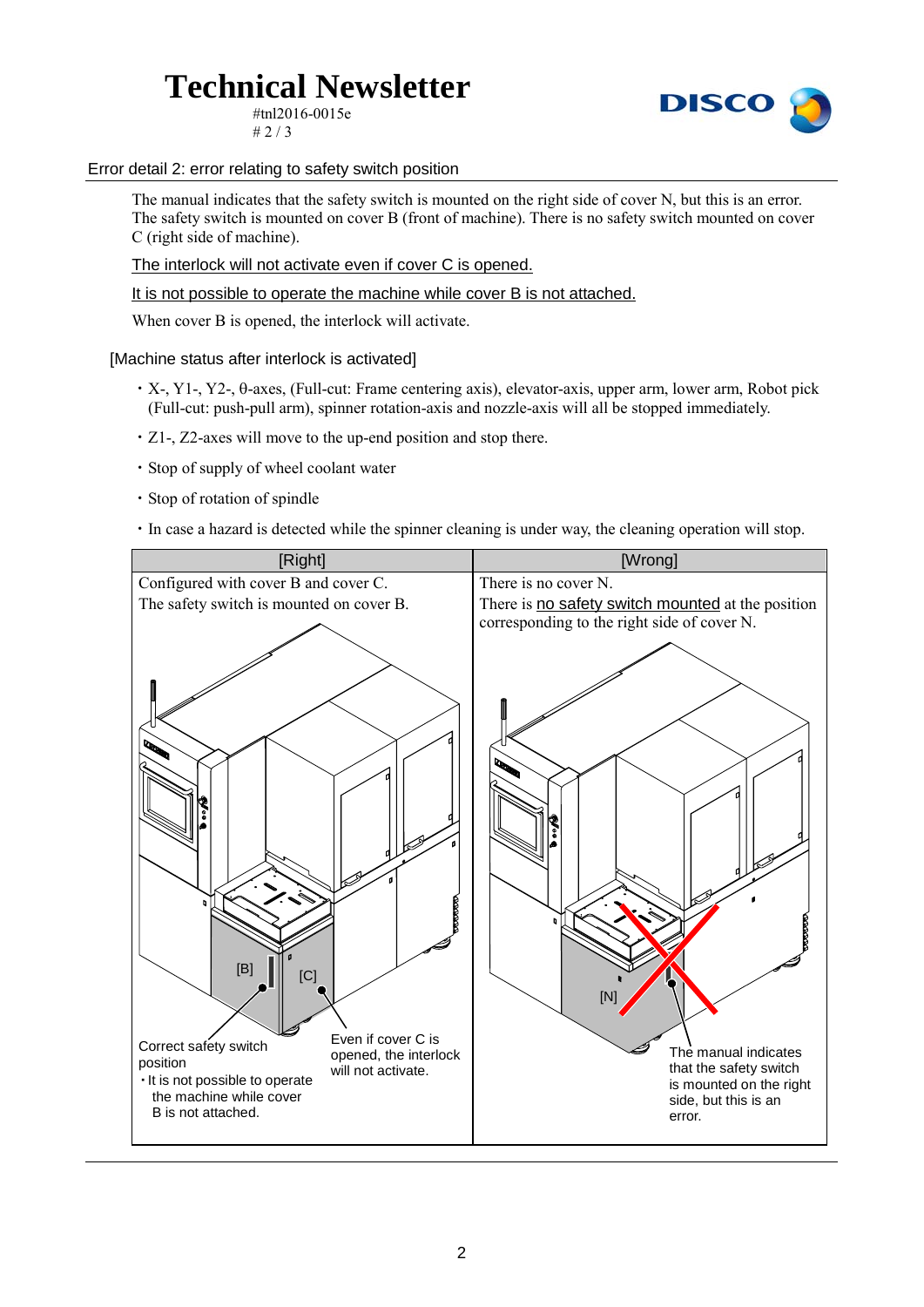# **Technical Newsletter**

#tnl2016-0015e # 3  $/$  3



#### Relevant instruction manuals and pages including error details

The relevant pages with the errors corrected are included with this document. Please insert them instead of the pages with errors in the manual and use them.

| Language | Part No.    | Page including error<br>detail 1 | Page including error<br>detail 2 |
|----------|-------------|----------------------------------|----------------------------------|
| Japanese | UKFWVJH8C0A | $A-9$                            | $A-12$                           |
|          | UKFWVJH8C0B |                                  |                                  |
| English  | UKFWVEH8C0A | $A-8$                            | $A-11$                           |
|          | UKFWVEH8C0B |                                  |                                  |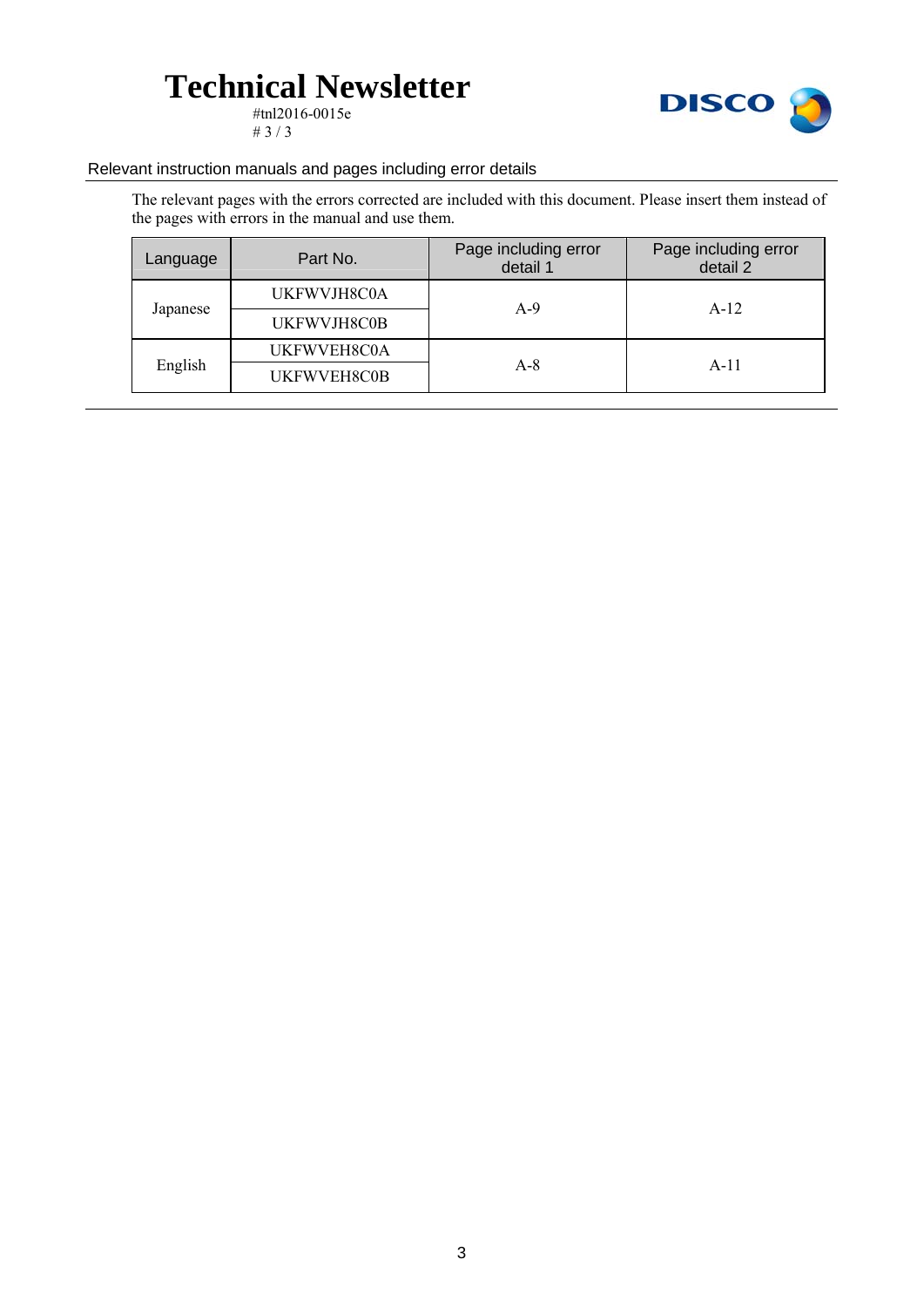### Feature 7: Change in the Configuration of the Outer Cover

#### Feature 7: Change in the Configuration of the Outer Cover

The configuration of the outer covers has been changed as shown below for CE marking specification.

・Covers [D] and [E] have been integrated together and changed in order to comprise 1 cover (cover [M]).

For CE marking specification, please understand the following for the covers indicated in the manuals included as standard accessories.

・Covers [D] and [E] should be understood as meaning cover [M].